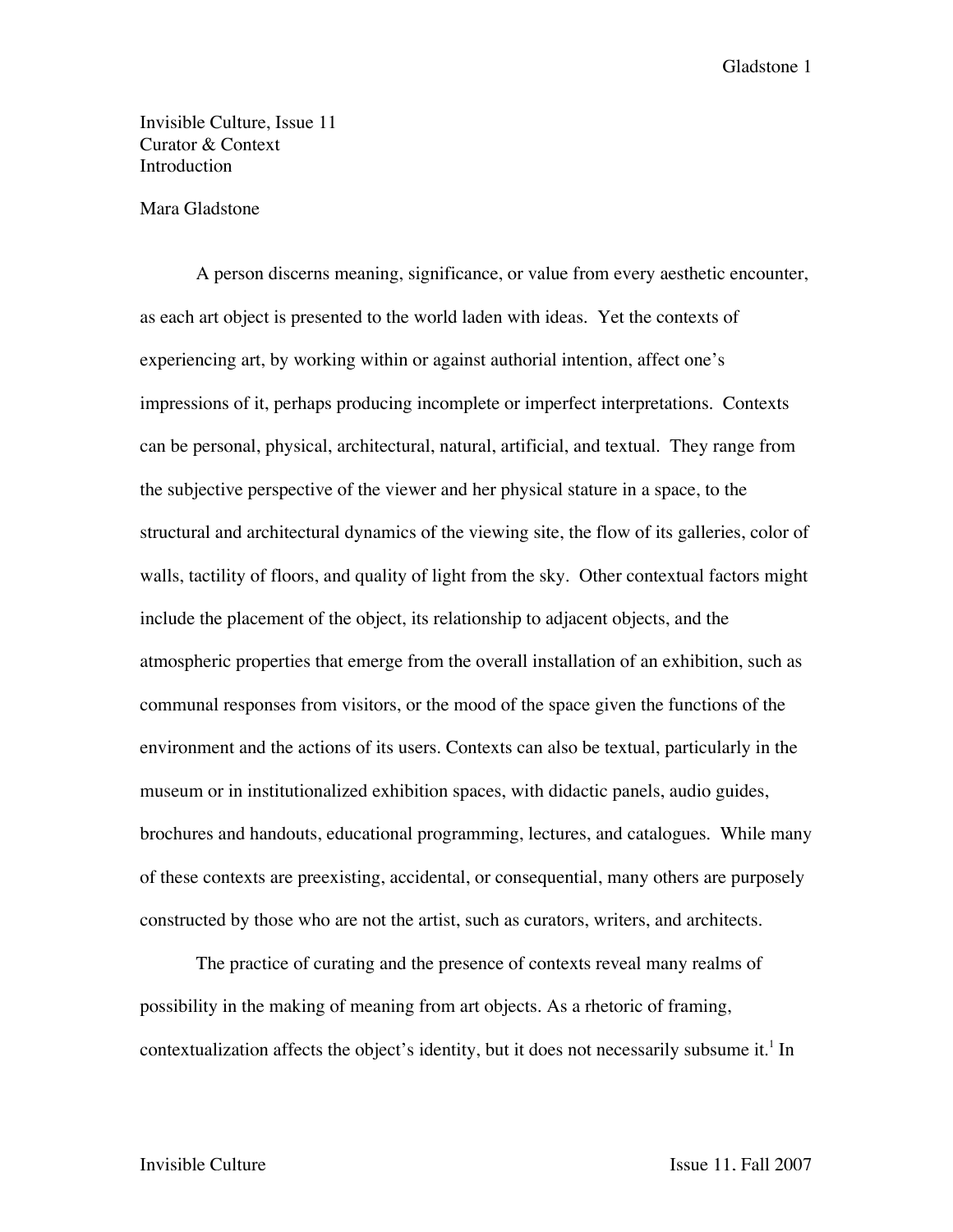fact, the multiplicity of interpretation gives art its far-reaching resonance and enables the object to retain its identity in the face of infinite and always-present contexts:

The horizon, then, is what guarantees the identity of the object throughout the exploration; it is the correlative of the impending power my gaze retains over the objects which it has just surveyed, and which it already has over the fresh details which it is about to discover.<sup>2</sup>

Maurice Merleau-Ponty refigures context as a liminal and infinite horizon. There is a curiosity and hopeful openness to this notion, one that anticipates an interest in discussing the contemporary state of curatorial practice. The essays and projects that comprise this issue of *Invisible Culture* speak to this need, and constitute just a fragment of the ways in which the themes of curating and context can be expressed.

Austen Barron Bailly takes us into the modern American West from an insider's perspective by analyzing the traveling exhibition *The Modern West* as a curator at one of its venues. She defines the logistical and ideological considerations at stake in the display of paintings, photographs, and other projects by artists from or working in the region in the  $19<sup>th</sup>$ ,  $20<sup>th</sup>$ , and  $21<sup>st</sup>$  centuries. By analyzing the curatorial decisions made for the exhibition's construction as well as the alterations enacted in the exhibit's subsequent venue, Bailly traces the push-pull between aesthetic and politics, revealing the trials and successes produced by the curatorial pursuit of an ideal, beautiful, ethical, and educational exhibition.

Amy Noell also analyzes her own curatorial project *Visualizing Trans*, an exhibition of contemporary art held in an industrial warehouse, a non-conventional exhibition site in Madison, Wisconsin. Noell deploys Deleuze and Guattari's notion of the rhizome as a theoretical model for the practice of curating. For Noell and her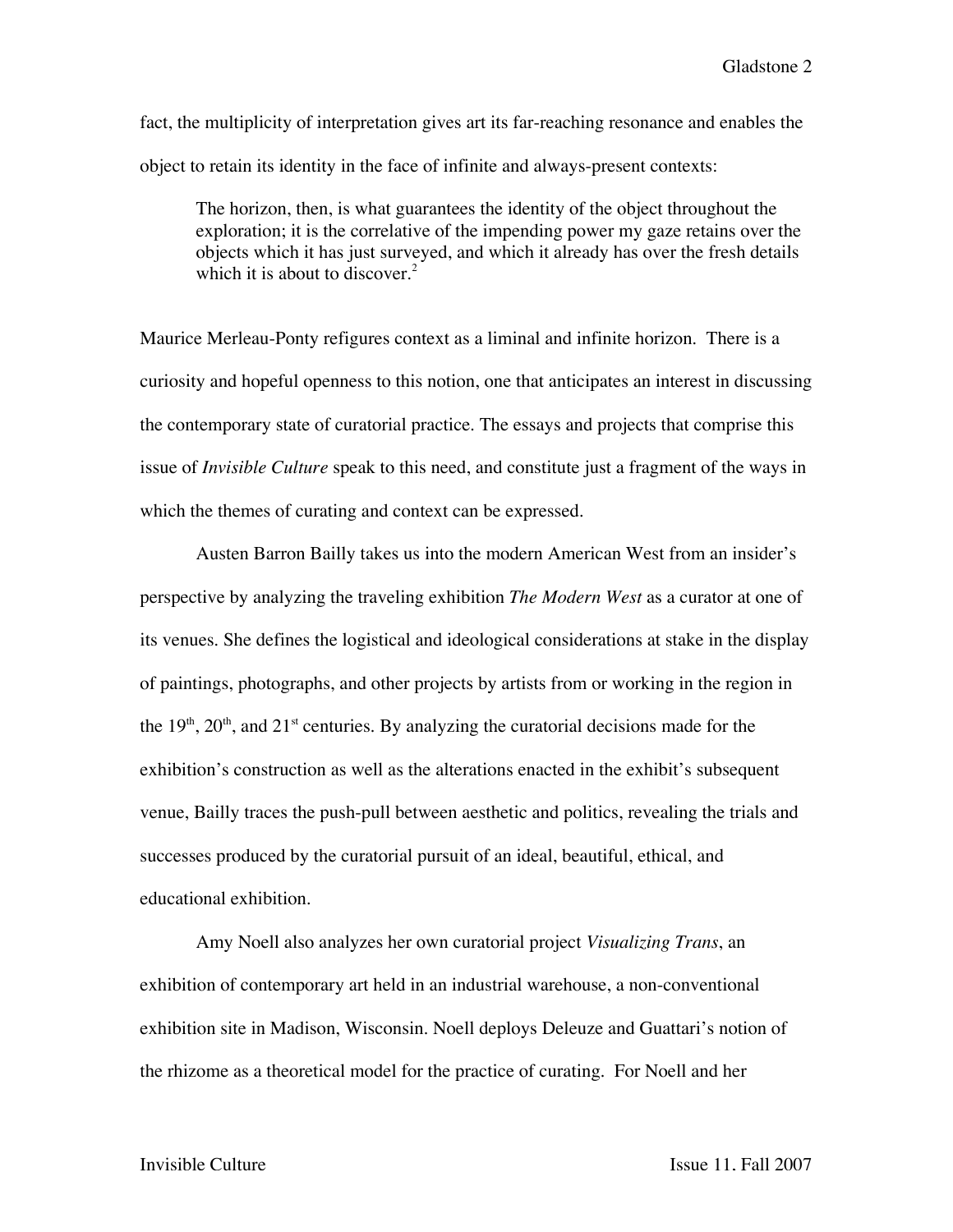Gladstone 3

curatorial partners, this theory offers a tangible way to articulate the varied applications of terms incorporating the prefix "trans" such as transgender, transculture, transnation, transsensory, and transhistory in contemporary art practice. Her essay depicts a physical and practical model for displaying art that is engaged in the boundaries of social, political, and cultural concerns.

Like Noell, Vince Dziekan examines "the spaces between" in his analysis of digital aesthetics and exhibition design, using an exhibition example that, he contends, spatially represents the notion of networks. Dziekan's project is of particular interest as a format and methodology utilizing a visual layout. By illustratively mapping his argument, juxtapositions of word and image give way to textual connections, affording a more visually suggestive reading of the spatial relations between the visitor and the virtualized, digitized art object in the museum space.

In her essay, Lucia Vodanovic questions the very purpose of permanent museum architecture through an examination of Cedric Price's ephemeral, decay-oriented, and often obsolescent projects. In an era of continual demolition and redesigned expansion of the contemporary museum, Price's radical perspective on building and architecture seems against logic, and yet offers a productive way to approach the problems of museum design. After reading Vodanovic's history of this work, one might imagine how Price's counter-logic set a precedent for projects such as Alfredo Jaar's one-day paper museum in Skoghall, Sweden and Thomas Hirschhorn's Albinet Temporary Museum in Aubervilliers, France.

Moreover, permanence and durability are certainly central concerns as one builds an archive. In an insightful interview that delves into this process, Alison Mandaville

Invisible Culture Issue 11, Fall 2007